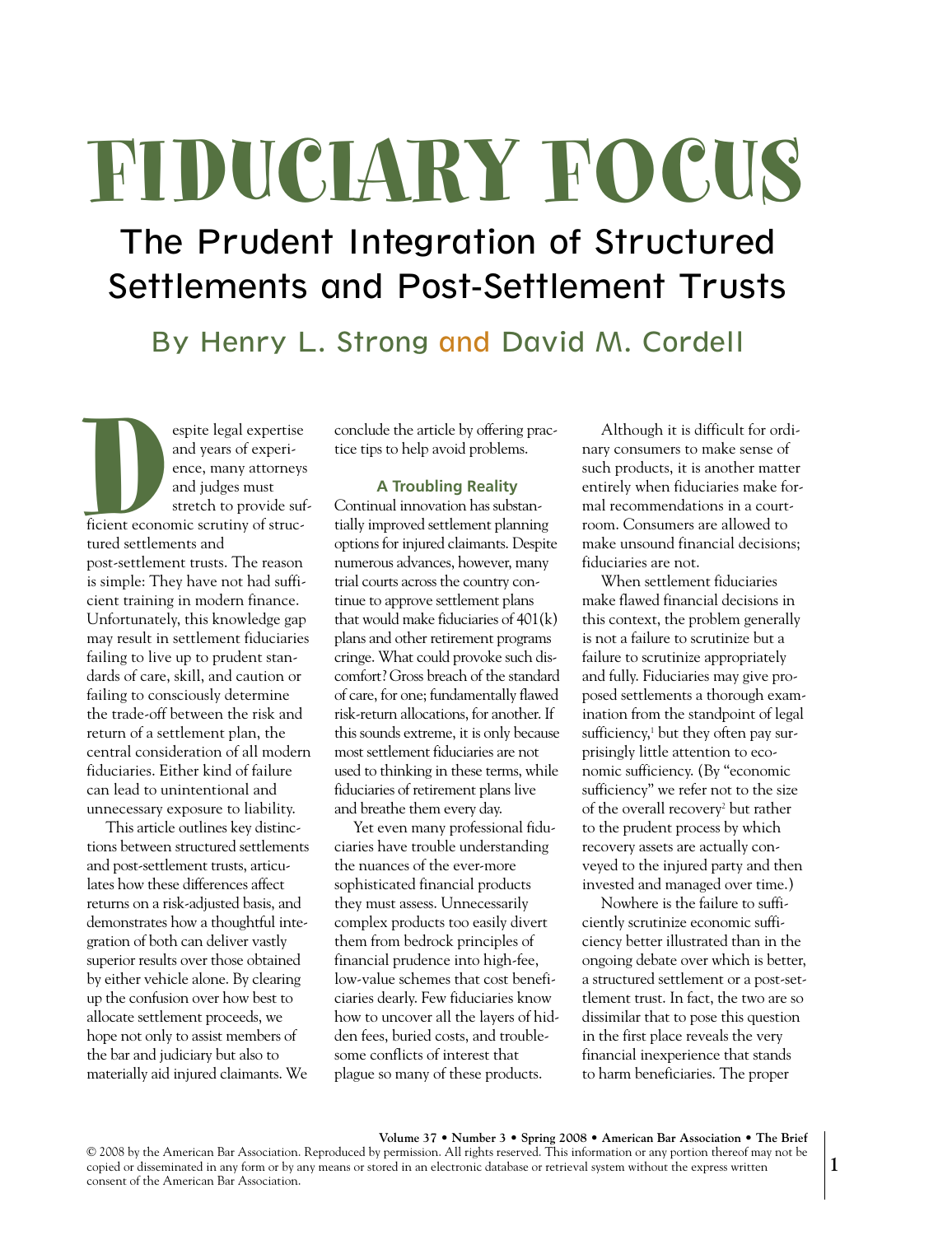question is not which should be used but rather how much of each is appropriate in a given case. To fulfill their fiduciary responsibility prudently, attorneys and judges need substantially more education before they can strike the right balance between a structured settlement and a post-settlement trust.

#### **Modern Portfolio Theory and Modern Settlement Theory**

The core dynamic at issue in the structured settlement versus trust debate parallels the most profound money-management advance of the past century: modern portfolio theory. This was the discovery that building a portfolio of assets with uncorrelated returns not only reduces overall risk but can actually increase overall return.<sup>3</sup> Modern portfolio theory earned its developers a Nobel Prize and has been empirically supported beyond any serious challenge. <sup>4</sup> It therefore stands as the bedrock strategy for all fiduciary investing. 5

Viewed against this backdrop, the flaws in the "either/or" argument become clear. Choosing only a structured settlement or only a post-settlement trust will almost certainly increase overall risk and reduce returns—exactly the opposite result fiduciaries are obligated

**Henry L. Strong***, President of JMW Settlements, Inc., in Washington, D.C., is a Certified Structured Settlement Consultant and an Accredited Investment Fiduciary. Hecan bereached at Henry.Strong@jmwsettlements.com.* **David M. Cordell***, Director of Finance Programs at The University of Texas at Dallas, holds a doctoratein finance and the Chartered Financial Analyst, Certified Financial Planner, and Chartered Life Underwriter designations. Hecan bereached at David.Cordell@ utdallas.edu.*

to seek for beneficiaries. In many cases, the sensible choice will be a thoughtful integration of the two. We might call this "modern settlement theory"—the discovery that blending dissimilar settlement distribution methods not only reduces risk but also increases returns for injured claimants. 6

### **Key Allocation Considerations**

Beyond risk and return, prudent fiduciary decision making requires contemplation of a broad array of considerations, but the most important by far are diversification, taxes, fees, and liquidity. <sup>7</sup> All other considerations pale in comparison. A typical tendency, though, is to focus on return, sometimes to the exclusion of all else. Yet because these other factors affect return, they are each critical to the process. Luckily, structured settlements and post-settlement trusts cleave fairly cleanly along these lines of consideration. Once the differences are understood, fiduciaries with ordinary financial experience become perfectly able to craft intelligently allocated plans that offer vastly superior value.

We also recognize, of course, that real-world conditions limit the amount of time, attention, and experience that attorneys and judges can commit to this task. Given these conditions, one must engage in a form of financial "triage": it is more important to get the big things right than the little ones.

#### **Allocation Strategy Considerations**

Given the fundamental differences between structured settlements and post-settlement trusts, the obvious prudent strategy is to allocate settlement funds in a way that maximizes exposure to each vehicle's

strengths while minimizing exposure to its weaknesses.

Why such a heavy focus on prudent allocation prior to distribution? Because receipt of settlement funds by injured claimants is a taxcritical event. <sup>8</sup> Failing to recognize this key fact may expose settlement fiduciaries to significant breach of duty claims (so-called destructive receipt claims), as has already occurred in a number of jurisdictions. <sup>9</sup> Given the magnitude of the benefits injured parties might lose through such a blunder, harsh compensatory consequences are easily calculated and, frankly, appropriate. Education on this point serves as the first and best defense against such claims. In fact, the only way to protect yourself and beneficiaries from undue risk is to develop a solid understanding of allocation strategies and to employ them appropriately.

Because the income generated by a qualified structured settlement is completely nontaxable, the structure should serve as the primary investment vehicle. The post-settlement trust is then crafted around the structure to control cash distributions and manage supplemental investments. <sup>10</sup> The logic of this approach becomes more obvious as you consider each attribute in turn.

**Taxability.** Qualified structured settlements are nontaxable as a matter of law, but most post-settlement trusts are taxable entities.<sup>11</sup> Moreover, tax rates on trusts are accelerated compared to individual tax rates, reaching the highest federal rate of 35 percent at an annual income level of only \$10,700. 12 Trust income not taxable to the trust is reported as income to the beneficiary and is subject to individual income tax rates. And though one may purchase nontax-

**Volume 37 • Number 3 • Spring 2008 • American Bar Association • The Brief**

<sup>©</sup> 2008 by the American Bar Association. Reproduced by permission. All rights reserved. This information or any portion thereof may not be copied or disseminated in any form or by any means or stored in an electronic database or retrieval system without the express written consent of the American Bar Association.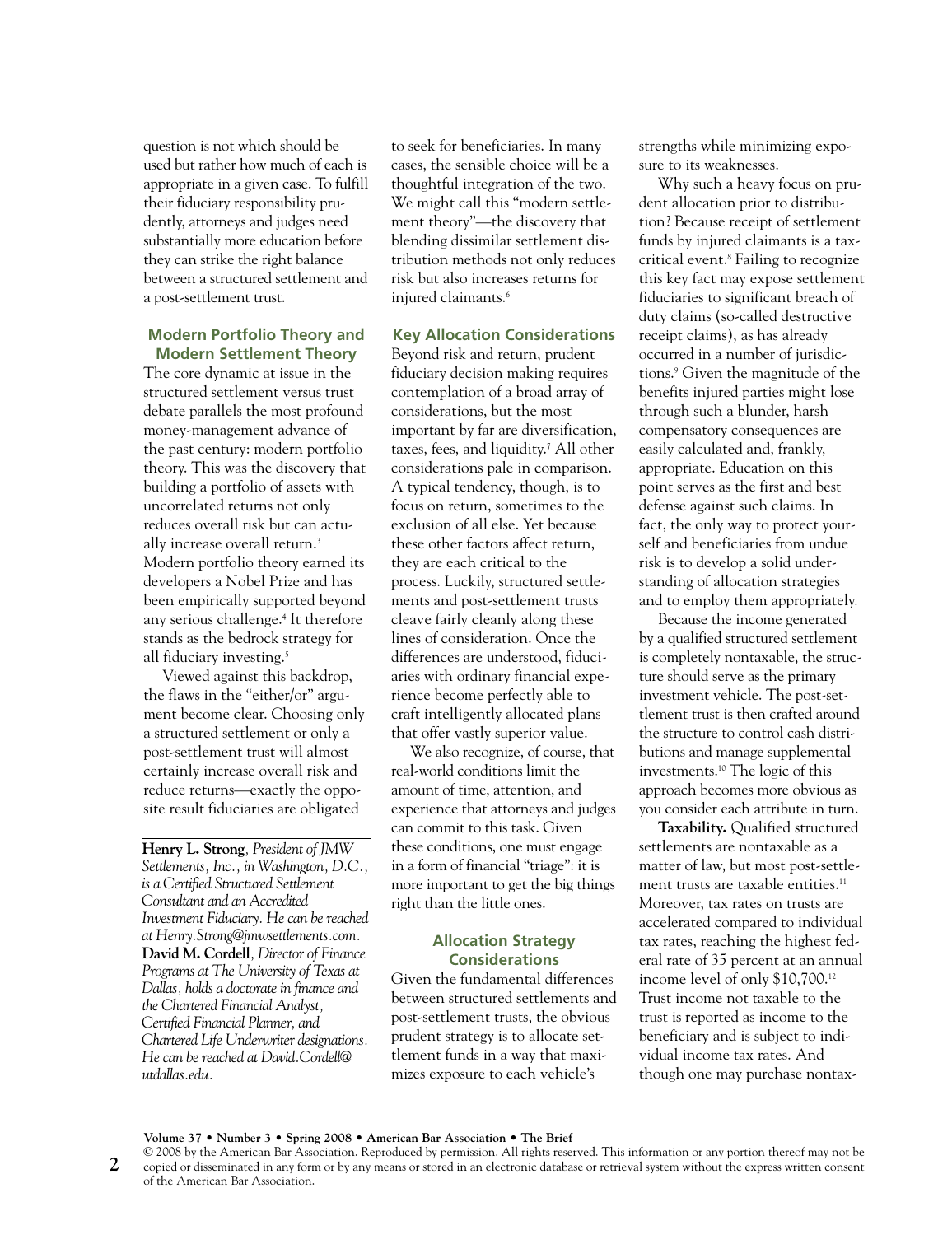able securities such as municipal bonds within the trust, such investments usually provide lower returns and may be short-lived, as call features can trigger early redemption. <sup>13</sup> Structured settlements are not subject to call features; all interest, dividends, and capital gains generated by a qualified structured settlement are taxfree for the duration of the scheduled payments.

**Conditionality of payments.** Trusts permit conditional payments that are governed by the terms of the trust instrument and are overseen by a "gatekeeper": the trustee. While many claimants have income needs that do not fluctuate widely, others' needs are not nearly so predictable. Trusts permit customized expenditure rules and grant trustees discretion to allow for changing circumstances. Structured settlement payments are made according to a fixed schedule that cannot be altered.

**Liquidity.** The importance of being able to convert an asset to cash must be considered in every case. Structured settlements are not liquid because the recipient cannot exercise control over the funding assets. <sup>14</sup> The liquidity of a trust, however, is limited only by the investment choices of the trustee (keeping in mind that greater liquidity generally comes at the cost of reduced investment returns). Cases demanding 100 percent liquidity or 100 percent illiquidity are somewhat rare. The settlement fiduciary should determine the required level of liquidity and design the plan to meet the beneficiary's needs, allocating assets appropriately between structure and trust.

**Trust/custodial fees.** To cover the costs of active administration, trusts incur annual fees, usually

| <b>Attribute</b>                      | <b>Structured</b><br><b>Settlements</b> | <b>Post-Settlement</b><br><b>Trusts</b> |
|---------------------------------------|-----------------------------------------|-----------------------------------------|
| <b>Taxable</b>                        | <b>No</b>                               | Yes                                     |
| <b>Conditionality</b><br>of Payments  | Unconditional                           | Conditional                             |
| <b>Liquidity</b>                      | Limited                                 | Yes                                     |
| Trust/<br><b>Custodial Fees</b>       | <b>None</b>                             | Annual                                  |
| <b>Investment</b><br><b>Options</b>   | Limited                                 | <b>Broad</b>                            |
| <b>Longevity</b><br><b>Risk Hedge</b> | Yes                                     | <b>No</b>                               |
| <b>Medical</b><br><b>Underwriting</b> | Yes                                     | <b>No</b>                               |

Green  $=$  more desirable | Orange  $=$  less desirable | Black  $=$  situational

based on a percentage of the value of the assets held in the trust. Passive structured settlements incur no such charges. <sup>15</sup> Bear in mind that the value of trust services is not insignificant: Trustees who assume fiduciary responsibility over the investment and expenditure of funds often confront difficult decisions regarding their distribution. Having a "gatekeeper" can be a real advantage. Still, annual fees reduce the net return on funds held in the trust, and they should be taken into account in the allocation of any plan. 16

A recent Supreme Court case has unfortunately increased trust costs by denying the deductibility of investment advisory fees unless they exceed 2 percent of the trust's adjusted gross income.<sup>17</sup> While this makes trusts effectively more expensive, it may also make the examination of costs easier for fiduciaries, as trust providers may have to begin breaking these specific costs out of their bundled service packages.

**Investment options.** Trustees may invest trust assets in any class of investments permitted by the trust instrument. Most structured settlements may be funded only with U.S. government obligations or annuities from state-regulated life insurance companies. <sup>18</sup> At present, structured settlement funds can be invested only in fixedincome and diversified portfolios of large capitalization stocks (no small capitalization or international stocks, and no real estate investments). 19

**Longevity risk hedge.** Investment decisions are often governed by duration: how you allocate funds between a structure and a trust depends upon how long you think the beneficiary needs income. A primary risk when investing funds for the benefit of single individuals is that they might "outlive their income"—the

**Volume 37 • Number 3 • Spring 2008 • American Bar Association • The Brief** © 2008 by the American Bar Association. Reproduced by permission. All rights reserved. This information or any portion thereof may not be copied or disseminated in any form or by any means or stored in an electronic database or retrieval system without the express written consent of the American Bar Association.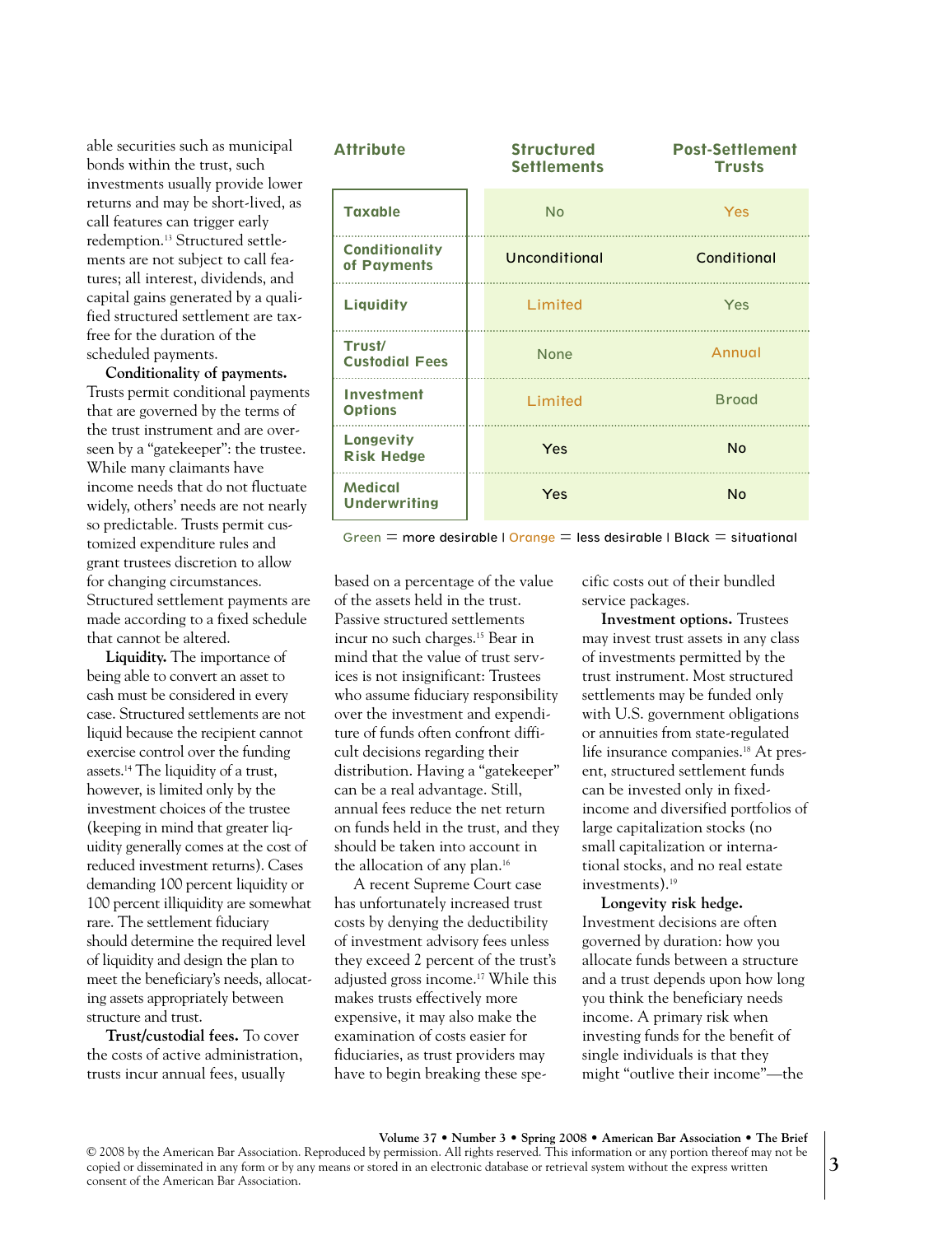classic concern of retirees. The only investment vehicle that mitigates such longevity risk is a lifecontingent annuity issued by a life insurance company, which makes payments until the beneficiary dies. <sup>20</sup> While such annuities can be purchased within a trust, it is far more advantageous to arrange lifetime payments within a taxfavored structured settlement.

**Medical underwriting.** Lifetime annuity payments, as noted, depend on life expectancy, usually that of the beneficiary. However, severe injuries or preexisting medical conditions (such as diabetes, cancer, pulmonary disease, cardiovascular disease, and drug or alcohol abuse) can reduce life expectancy, sometimes drastically. Using ordinary life expectancy tables to calculate future benefits for such a person would be inappropriate. Under these special circumstances, annuity issuers employ medical actuarial experts who will review medical records on a case-by-case basis. If conditions warrant, they may adjust (reduce) life expectancy assumptions and increase future payments at no added cost. In catastrophic injury cases, life expectancy reductions routinely produce increases in benefits of 30 to 40 percent. <sup>21</sup> And of course, the annuity issuer bears this risk entirely; should the beneficiary outlive the estimate, payments continue regardless.

#### **Liability Exposure**

The pursuit of higher returns at lower risk may form the center of every investment professional's universe, but a trial attorney's world spins on a slightly darker axis: liability. No one is suggesting that attorneys or judges need become what they are not: financial professionals. However, the skill set that makes

trial attorneys successful in recovering damage awards for their clients—namely, the ability to identify liability in the midst of a complex series of events—can serve practitioners well in avoiding problems related to the distribution of settlement proceeds if they know what to look out for.

#### **Destructive Receipt**

For purposes of settlement, make certain you understand that the receipt of settlement funds can be a disqualifying event. Inadvertently allowing settlement proceeds to be distributed—either directly to your client or indirectly into a post-settlement trust or your law firm's trust account—before evaluating your client's post-settlement needs can mean big trouble. 22 It has formed the basis of litigation in multiple states and, because it may constitute an irreversible harm, is a particularly high-risk type of case to defend. Cautious attorneys need to know what is at stake and take affirmative steps to protect not only their clients but also themselves. Do not accept funds until an analysis of tax benefits and the preservation of government benefits have been fully considered.

#### **Informed Consent**

Few injured claimants know anything about tax and financial issues at settlement; neither do their parents, guardians, or friends. While there is no law that requires the utilization of either structured settlements or trusts in the resolution of a claim, there is an ethical requirement that attorneys explain matters "to the extent reasonably necessary to permit the client to make informed decisions regarding the representation."23 If you permit

the transfer of funds from defendant to plaintiff before your client has had the chance to consider the implications of that receipt, you may have breached a fundamental ethics rule. <sup>24</sup> Appointed representatives need to be made aware of these issues as well; guardians and guardians ad litem may be as exposed—or even more exposed to liability than you are.

# **Involvement of Qualified Experts**

If you are not trained to offer financial advice at settlement, you may wish to refer your client to someone who is. This could be considered an ethical requirement, and it makes no sense to offer a referral after distribution if distribution is a harm that you wish to avoid. <sup>25</sup> Instead, hire qualified experts and get them involved early so that you are not scrambling around at the last minute. Given the superior results available through a prudently integrated approach, it is wise to avoid overaggressive providers of either structured settlement or post-settlement trust products. At the first whiff of territorialism (urging one approach at the exclusion of the other), you would do well to fire that "expert" and hire another, someone with a proven track record of working productively with the many experts upon whom trial attorneys and their clients must depend.

# **When in Doubt, Assume You Have a Duty**

Breach of an ethical duty may not necessarily impose liability (depending on the jurisdiction), but it is not an infraction most attorneys would wish to carry into the courtroom when defending a claim. More worrisome still is the

**Volume 37 • Number 3 • Spring 2008 • American Bar Association • The Brief**

© 2008 by the American Bar Association. Reproduced by permission. All rights reserved. This information or any portion thereof may not be copied or disseminated in any form or by any means or stored in an electronic database or retrieval system without the express written consent of the American Bar Association.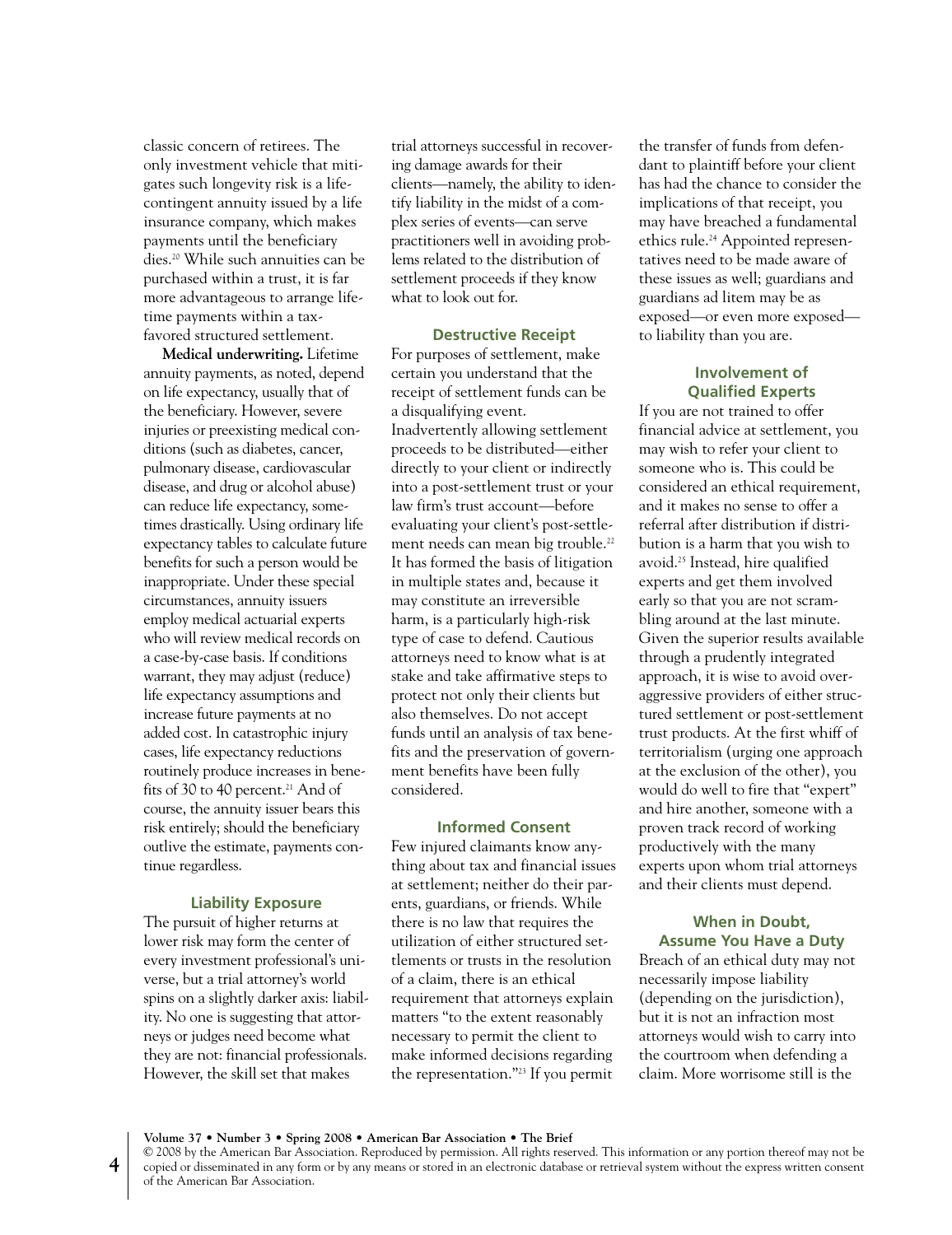breach of fiduciary duty. Attorneys accept that they owe a fiduciary duty to their clients as it relates to the delivery of legal services, but how far does that duty extend? Could it extend to the financial impact of the final terms of settlement and the handling of settlement proceeds? If so, attorneys might then be subject to the criteria set forth in the Uniform Prudent Investor Act. 26 Unfortunately, many trial attorneys are not sufficiently familiar with the Act, much less aware of its specific terms.

All this matters because the definition of "prudence" has been refined continually by the courts and by legal academics for over 100 years, resulting in a list of clear and unambiguous considerations that fiduciaries must consider when making decisions on behalf of beneficiaries. <sup>27</sup> Ignoring taxes and a beneficiary's "other resources" (e.g., eligibility for government benefits) would likely breach this standard.

# **Document, Document, Document**

As experience shows, all the care in the world will not help an attorney who is unable to document the precautions taken in fulfilling fiduciary responsibilities. To meet legal and ethical standards, make precise notes about each step in the settlement process: fully informing your clients about the settlement process, referring them to experts as appropriate, and weighing the prudent investor considerations. And it goes without saying that trial attorneys should store all settlement-related documents in a safe place. The financial stakes are high, and they may extend many years into the future.

#### **Conclusion**

Settlement planning—and modern settlement theory, in particular presents attorneys and judges with an extraordinary opportunity to capture added financial value for injured claimants without added financial risk. As a legal professional, you may therefore wish to invest the time to develop a sound understanding of where the greatest financial value lies in order to secure it for each client you serve. In settlement, as in prudent investing generally, thoughtful diversification remains king, and a careful integration of structured settlements and post-settlement trusts will often provide the best of all possible solutions. ■

#### **Notes**

1. Legal sufficiency refers to the capacity to act, authority to receive and manage assets, etc.

2. The primary issue in contention during claims resolution is the overall value of a settlement relative to the merits of the underlying claim. Focus on this issue alone has historically diverted attention away from the additional vital issue for claimants of which form of distribution will best serve them.

3. For purposes of analysis under this theory, risk is defined as volatility—the degree to which the actual return of an investment varies from its mean (average). *See* Harry M. Markowitz, *Portfolio Selection*, 7 J. FIN. 77 (1952).

4. The 1990 Nobel Prize in Economic Sciences was awarded to Harry Markowitz, William Sharpe, and Merton Miller.

5. So significant was this development that it actually prompted an overhaul of the formal definition of prudent investing, leading to adoption of the *Restatement 3rd of Trusts* (Prudent Investor Rule and its progeny, the Uniform Prudent Investor Act). The two now stand together as the accepted

standard of care for financial fiduciaries.

6. *See also* David M. Cordell & Joseph W. Tombs, *Planning Consideration for Personal Injury Settlement Recipients*, 18 J. FIN. PLAN. 26 (Jan. 2005).

7. *See* UNIF. PRUDENT INVESTOR ACT § 2(c)(1994).

8. Receipt of settlement proceeds may also affect eligibility for government benefits, an additional potential liability exposure.

9. Henry L. Strong, *Destructive Receipt: Hidden Ethics Risks Prompts Practice Adjustments*, 34 ADVOCATE 12 (Nov./Dec. 2006).

10. The structured settlement payments would usually be paid directly to the trust to ensure the desired trustee oversight. However, if the situation calls for it, a portion may be paid directly to a beneficiary, provided this would not disqualify the beneficiary from means-tested benefit programs.

11. Post-settlement trusts awarded for physical injuries or physical sickness qualify for full tax exclusion; those for nonphysical injuries (e.g., defamation or discrimination) are taxable but may qualify for tax-deferral if properly established in the settlement.

12. 2008 federal income tax rates.

13. A call feature allows bond issuers to redeem bonds prior to their maturity date, usually in return for a small premium over the bond's face value. This will typically occur when interest rates decline, making the issuance of new bonds at lower interest rates more favorable than continuing to pay interest on the old bonds at higher rates.

14. Actual receipt, constructive receipt, or economic benefit voids the tax benefit. Recently, certain finance companies have begun to offer "cash now" in exchange for a claimant's right to receive future payments, but in most jurisdictions such transactions must be approved by a court, and the effective interest rates have been harsh. Cashing in a structured

**Volume 37 • Number 3 • Spring 2008 • American Bar Association • The Brief** © 2008 by the American Bar Association. Reproduced by permission. All rights reserved. This information or any portion thereof may not be copied or disseminated in any form or by any means or stored in an electronic database or retrieval system without the express written consent of the American Bar Association.